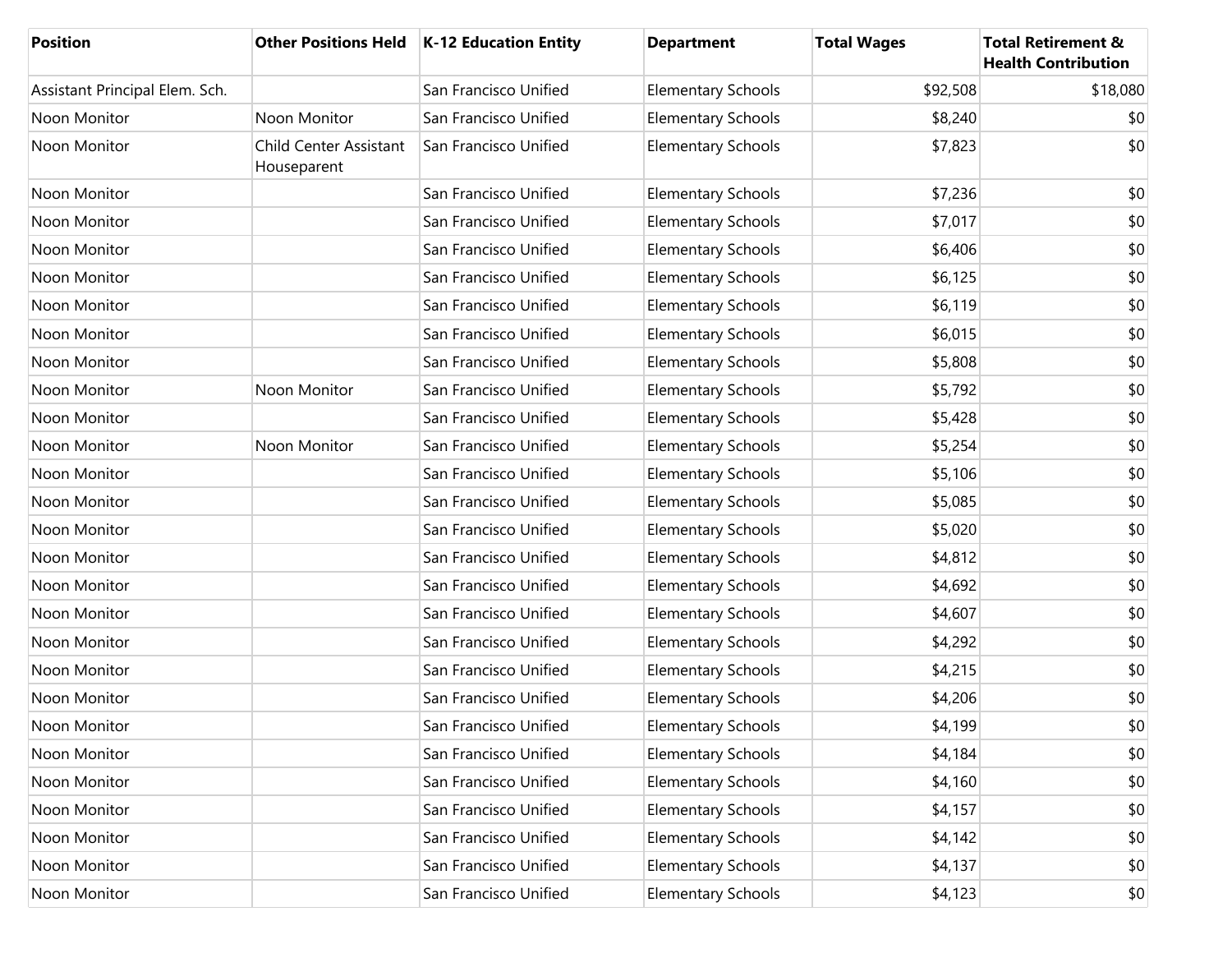| Noon Monitor |                            | San Francisco Unified | <b>Elementary Schools</b> | \$4,120 | \$0          |
|--------------|----------------------------|-----------------------|---------------------------|---------|--------------|
| Noon Monitor |                            | San Francisco Unified | <b>Elementary Schools</b> | \$4,120 | \$0          |
| Noon Monitor |                            | San Francisco Unified | <b>Elementary Schools</b> | \$4,120 | \$0          |
| Noon Monitor |                            | San Francisco Unified | <b>Elementary Schools</b> | \$4,120 | \$0          |
| Noon Monitor |                            | San Francisco Unified | <b>Elementary Schools</b> | \$4,096 | \$0          |
| Noon Monitor |                            | San Francisco Unified | <b>Elementary Schools</b> | \$4,077 | \$0          |
| Noon Monitor |                            | San Francisco Unified | <b>Elementary Schools</b> | \$4,074 | \$0          |
| Noon Monitor |                            | San Francisco Unified | <b>Elementary Schools</b> | \$4,071 | \$0          |
| Noon Monitor |                            | San Francisco Unified | <b>Elementary Schools</b> | \$4,059 | \$0          |
| Noon Monitor |                            | San Francisco Unified | <b>Elementary Schools</b> | \$4,056 | \$0          |
| Noon Monitor | School Lunchroom<br>Helper | San Francisco Unified | <b>Elementary Schools</b> | \$4,045 | \$0          |
| Noon Monitor |                            | San Francisco Unified | <b>Elementary Schools</b> | \$4,027 | \$0          |
| Noon Monitor |                            | San Francisco Unified | <b>Elementary Schools</b> | \$4,024 | \$0          |
| Noon Monitor |                            | San Francisco Unified | <b>Elementary Schools</b> | \$4,017 | \$0          |
| Noon Monitor |                            | San Francisco Unified | <b>Elementary Schools</b> | \$4,016 | \$0          |
| Noon Monitor |                            | San Francisco Unified | <b>Elementary Schools</b> | \$4,013 | \$0          |
| Noon Monitor |                            | San Francisco Unified | <b>Elementary Schools</b> | \$3,978 | \$0          |
| Noon Monitor |                            | San Francisco Unified | <b>Elementary Schools</b> | \$3,976 | \$0          |
| Noon Monitor |                            | San Francisco Unified | <b>Elementary Schools</b> | \$3,973 | \$0          |
| Noon Monitor |                            | San Francisco Unified | <b>Elementary Schools</b> | \$3,973 | \$0          |
| Noon Monitor |                            | San Francisco Unified | <b>Elementary Schools</b> | \$3,964 | \$0          |
| Noon Monitor |                            | San Francisco Unified | <b>Elementary Schools</b> | \$3,964 | \$0          |
| Noon Monitor |                            | San Francisco Unified | <b>Elementary Schools</b> | \$3,947 | \$0          |
| Noon Monitor |                            | San Francisco Unified | <b>Elementary Schools</b> | \$3,933 | \$0          |
| Noon Monitor |                            | San Francisco Unified | <b>Elementary Schools</b> | \$3,927 | $ 10\rangle$ |
| Noon Monitor |                            | San Francisco Unified | <b>Elementary Schools</b> | \$3,924 | \$0          |
| Noon Monitor |                            | San Francisco Unified | <b>Elementary Schools</b> | \$3,912 | \$0          |
| Noon Monitor |                            | San Francisco Unified | <b>Elementary Schools</b> | \$3,872 | \$0          |
| Noon Monitor |                            | San Francisco Unified | <b>Elementary Schools</b> | \$3,862 | \$0          |
| Noon Monitor |                            | San Francisco Unified | <b>Elementary Schools</b> | \$3,853 | \$0          |
| Noon Monitor |                            | San Francisco Unified | <b>Elementary Schools</b> | \$3,816 | \$0          |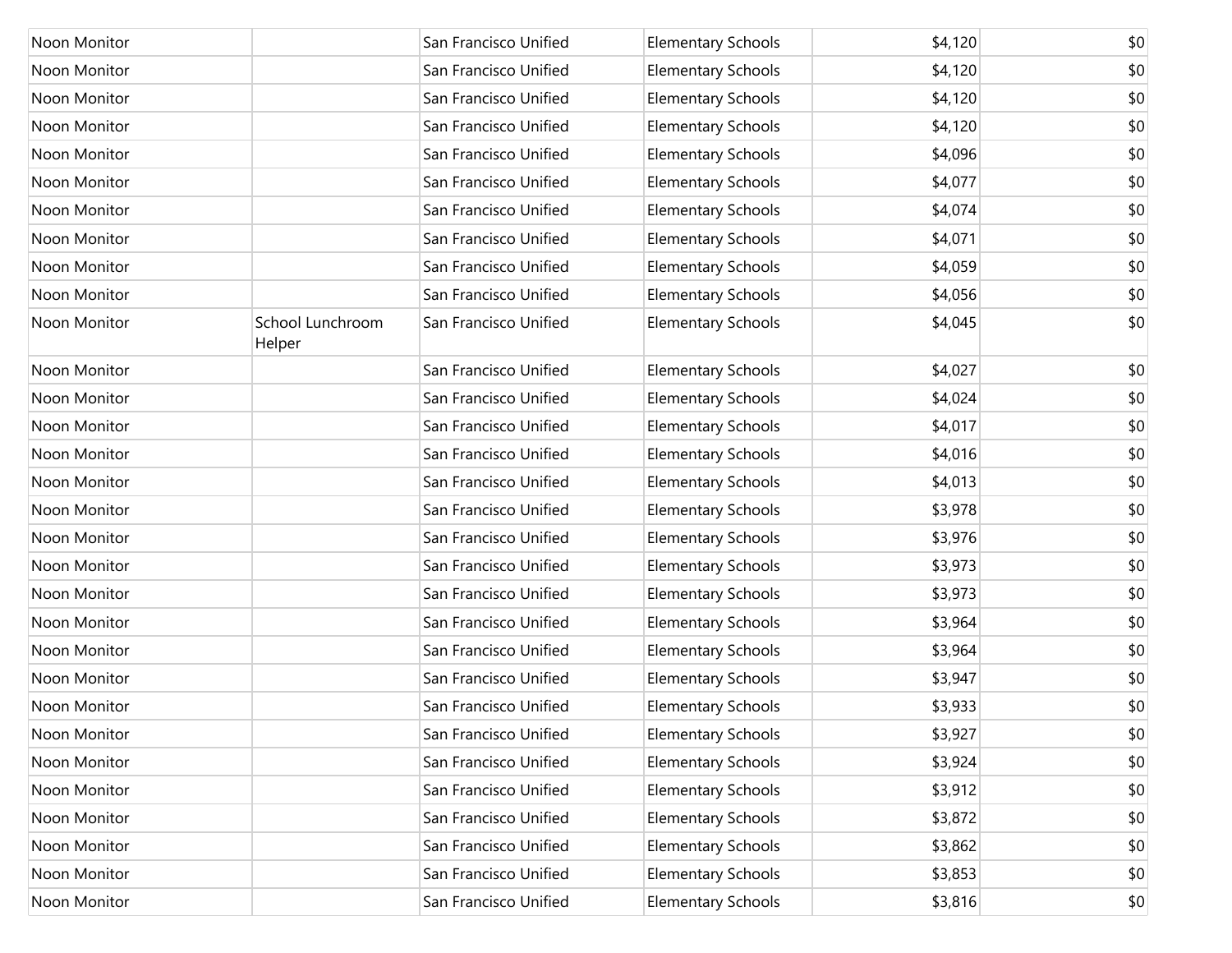| Noon Monitor |              | San Francisco Unified | <b>Elementary Schools</b> | \$3,804 | \$0 |
|--------------|--------------|-----------------------|---------------------------|---------|-----|
| Noon Monitor |              | San Francisco Unified | <b>Elementary Schools</b> | \$3,768 | \$0 |
| Noon Monitor |              | San Francisco Unified | <b>Elementary Schools</b> | \$3,731 | \$0 |
| Noon Monitor |              | San Francisco Unified | <b>Elementary Schools</b> | \$3,709 | \$0 |
| Noon Monitor | Noon Monitor | San Francisco Unified | Elementary Schools        | \$3,648 | \$0 |
| Noon Monitor |              | San Francisco Unified | <b>Elementary Schools</b> | \$3,589 | \$0 |
| Noon Monitor |              | San Francisco Unified | <b>Elementary Schools</b> | \$3,584 | \$0 |
| Noon Monitor |              | San Francisco Unified | <b>Elementary Schools</b> | \$3,573 | \$0 |
| Noon Monitor |              | San Francisco Unified | <b>Elementary Schools</b> | \$3,356 | \$0 |
| Noon Monitor |              | San Francisco Unified | <b>Elementary Schools</b> | \$3,319 | \$0 |
| Noon Monitor |              | San Francisco Unified | <b>Elementary Schools</b> | \$3,289 | \$0 |
| Noon Monitor |              | San Francisco Unified | <b>Elementary Schools</b> | \$3,210 | \$0 |
| Noon Monitor |              | San Francisco Unified | <b>Elementary Schools</b> | \$3,170 | \$0 |
| Noon Monitor |              | San Francisco Unified | <b>Elementary Schools</b> | \$3,161 | \$0 |
| Noon Monitor |              | San Francisco Unified | <b>Elementary Schools</b> | \$3,139 | \$0 |
| Noon Monitor | Noon Monitor | San Francisco Unified | <b>Elementary Schools</b> | \$3,034 | \$0 |
| Noon Monitor |              | San Francisco Unified | <b>Elementary Schools</b> | \$2,902 | \$0 |
| Noon Monitor |              | San Francisco Unified | <b>Elementary Schools</b> | \$2,898 | \$0 |
| Noon Monitor |              | San Francisco Unified | <b>Elementary Schools</b> | \$2,800 | \$0 |
| Noon Monitor |              | San Francisco Unified | <b>Elementary Schools</b> | \$2,761 | \$0 |
| Noon Monitor |              | San Francisco Unified | <b>Elementary Schools</b> | \$2,722 | \$0 |
| Noon Monitor |              | San Francisco Unified | <b>Elementary Schools</b> | \$2,650 | \$0 |
| Noon Monitor |              | San Francisco Unified | <b>Elementary Schools</b> | \$2,506 | \$0 |
| Noon Monitor |              | San Francisco Unified | <b>Elementary Schools</b> | \$2,426 | \$0 |
| Noon Monitor |              | San Francisco Unified | <b>Elementary Schools</b> | \$2,390 | \$0 |
| Noon Monitor |              | San Francisco Unified | <b>Elementary Schools</b> | \$2,262 | \$0 |
| Noon Monitor |              | San Francisco Unified | <b>Elementary Schools</b> | \$2,160 | \$0 |
| Noon Monitor | Noon Monitor | San Francisco Unified | <b>Elementary Schools</b> | \$2,105 | \$0 |
| Noon Monitor |              | San Francisco Unified | <b>Elementary Schools</b> | \$2,062 | \$0 |
| Noon Monitor |              | San Francisco Unified | <b>Elementary Schools</b> | \$2,062 | \$0 |
| Noon Monitor |              | San Francisco Unified | <b>Elementary Schools</b> | \$2,060 | \$0 |
| Noon Monitor |              | San Francisco Unified | <b>Elementary Schools</b> | \$2,058 | \$0 |